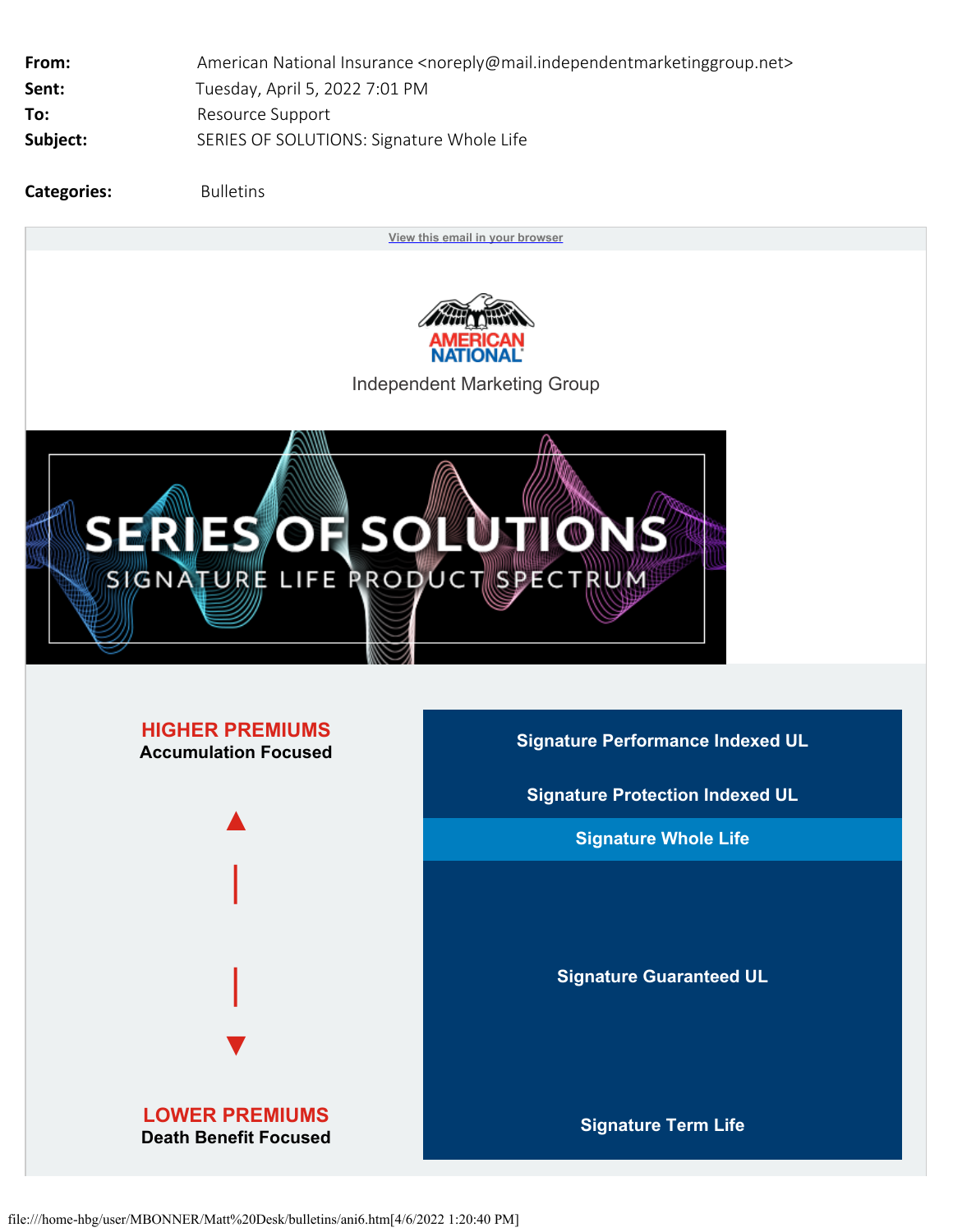## **Signature Whole Life offers a financial safety net which provides a permanent layer**

## **of protection against unplanned events.**



Protection for life's unexpected trials with Accelerated Benefit Riders.<sup>1</sup>



Ability to borrow from the guaranteed cash value (which grows each year) in the event of unforeseen expenses.<sup>2</sup>



Secure level premium amounts, paid throughout the life of the policy.



SIGNATURE WHOLE LIFE ticipating Whole Life Insu

[Download Agent Brochure](http://click.mail.independentmarketinggroup.net/?qs=8fc401c2e982c917bb27569d80e3a3a063196d5848d67a7eb8d04296cf675cde3534b001708eb054ab5c5bb0e1010000edeb4e4e59d7c908)